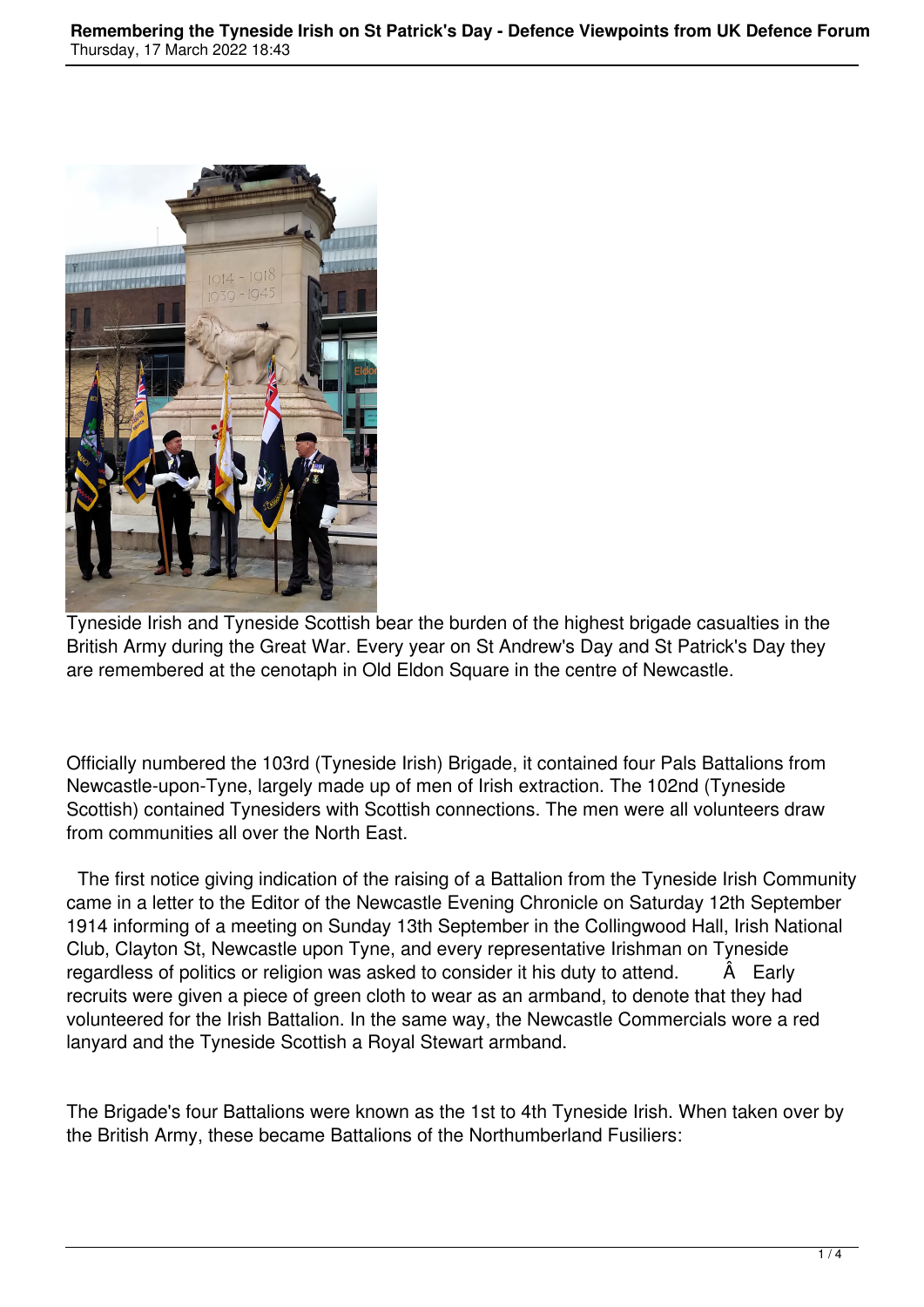24th Battalion, Northumberland Fusiliers (1st Tyneside Irish) 25th Battalion, Northumberland Fusiliers (2nd Tyneside Irish) 26th Battalion, Northumberland Fusiliers (3rd Tyneside Irish) 27th Battalion, Northumberland Fusiliers (4th Tyneside Irish) The reserve battalions were the 30th and 34th (Reserve) Battalions, Northumberland Fusiliers (Tyneside Irish).

102nd (Tyneside Scottish) comprised

1st Tyneside Scottish (20th Battalion, Northumberland Fusiliers) 2nd Tyneside Scottish (21st Battalion, Northumberland Fusiliers) 3rd Tyneside Scottish (22nd Battalion, Northumberland Fusiliers) 4th Tyneside Scottish (23rd Battalion, Northumberland Fusiliers)

Along with the 101st and 102nd Brigades, the Tyneside Irish made up the 34th Division which arrived in France in January 1916 and first saw action in the Battle of the Somme on 1st JulyÂÂ that year.

The 1st Tyneside Irish suffered 620 casualties on that day (18 officers and 602 other ranks), its commander, Lieutenant Colonel L.M. Howard, was among the dead. The 4th Battalion suffered 539 casualties (20 officers and 519 other ranks). While the commanders of the 2nd and 3rd Battalions were both wounded, as was the Brigade commander, Brigadier General N.J.G. Cameron.

The 4th Tyneside Scottish battalion lost 629 men (19 officers and 610 other ranks), the third worst battalion loss of the day. The 1st Tyneside Scottish lost 584 men and the 3rd Tyneside Scottish lost 537 men. All four battalion commanders were killed (the 2nd Tyneside Scottish's commander had been killed shortly before the battle).

Â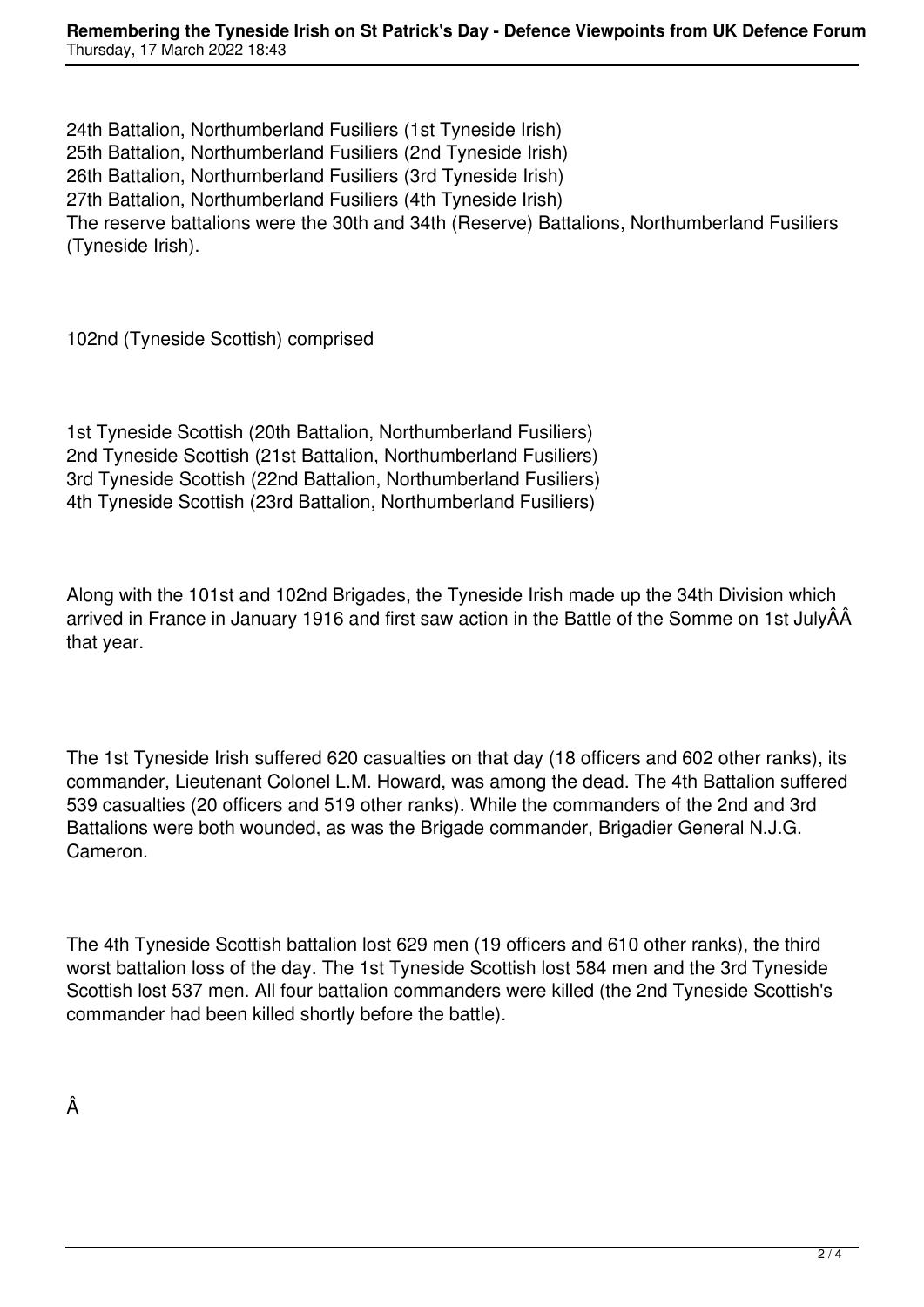Prayers for the Tyneside Irish Brigade 17th March 2022 - delivered by Rev Kate Watson 17th March 2022

If you hold faith be held to it now, if you do not I simply ask that you share in this moment of reverence and solidarity...

In the heat of memory we recall that for every victory there is a loss; that for every ceasefire there is a sniper; that for every liberation there is a prison; that for every peace agreement there is a continued conflict; if not above our skies, if not in our waters, if not in these islands, if not on our doorstep, then in some forgotten field. We will remember them.

Goodness is stronger than evil.

Love bears, believes and hopes all things.

Light sees through the deepest darkness. Truth lives where the freedom sings. Power is made perfect in the weakness. Justice will open the doors of fear. Courage roots in true compassion, Gives to hope the power to spear.